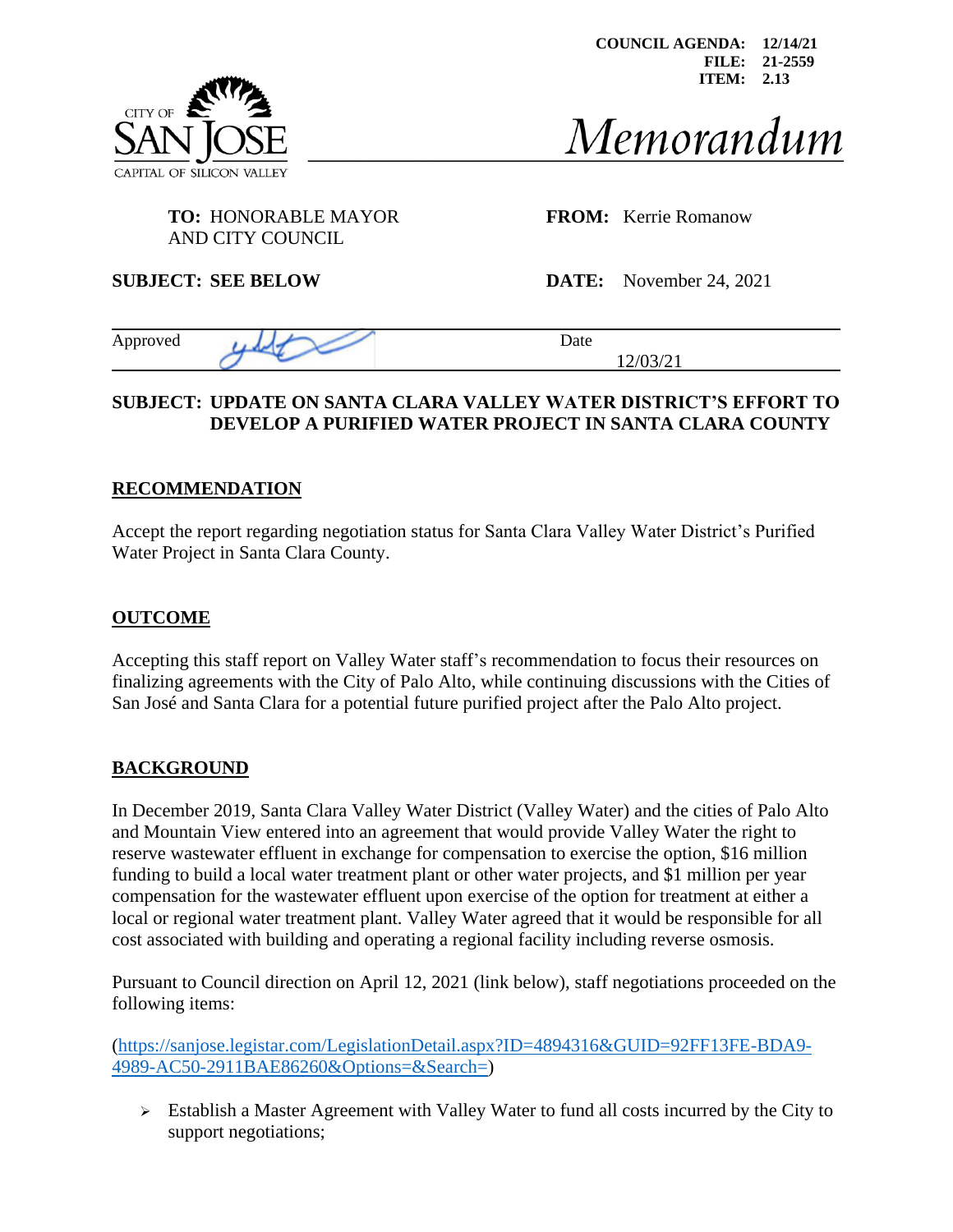HONORABLE MAYOR AND CITY COUNCIL November 24, 2021 **Subject: Valley Water's Purified Water Project** Page 2

- ➢ Coordinate with Valley Water to negotiate and enter into a three-party agreement with a consultant to facilitate negotiation meetings between the City and Valley Water for six months;
- ➢ Negotiate with Valley Water an agreement to fund the reservation of wastewater effluent for potential water reuse projects with terms and conditions substantially similar to the Partnership Agreement to Advance Resilient Water Reuse Programs in Santa Clara County between Valley Water and the cities of Palo Alto and Mountain View dated December 10, 2019;
- ➢ Following the reservation of wastewater effluent, engage Valley Water to negotiate an amended or new Ground Lease and Property Use Agreement for the existing Advanced Water Treatment Facility, concurrently with an amended or new Recycled Water Facilities and Programs Integration Agreement; and
- ➢ Direct the administration to continue negotiating the expanded use of recycled water with Valley Water to increase a local, drought-resilient water supply and reduce reliance on imported water.

On September 1, 2021, Council directed the City Manager to prioritize the pursuit of expanded recycled water use with Valley Water to increase local, drought-resilient supply and reduce reliance on imported water.

### **ANALYSIS**

Valley Water and the City of San José established a negotiation team comprised of the following staff:

City of San José

- Lee Wilcox, Assistant City Manager
- Nanci Klein, Director of Economic Development and Cultural Affairs
- Kerrie Romanow, Director of Environmental Services
- Amit Mutsuddy, Deputy Director Wastewater Operations
- Jeff Provenzano, Deputy Director Water Resources

#### Valley Water

- Melanie Richardson, Assistant Chief Executive Officer
- Aaron Baker, Chief Operating Officer of Water Utility
- Kirsten Struve, Assistant Officer of Water Supply
- Katrina Holden, Administrative Assistant

Through collaborative efforts, the negotiation team procured the services of a facilitator, and began negotiations to meet future water needs by developing and expanding programs and partnerships for water reuse, including both recycled water and potable reuse. During the facilitator-lead process, staff from both the City and Valley Water presented interests and discussed opportunities to enhance collaboration and key partnerships.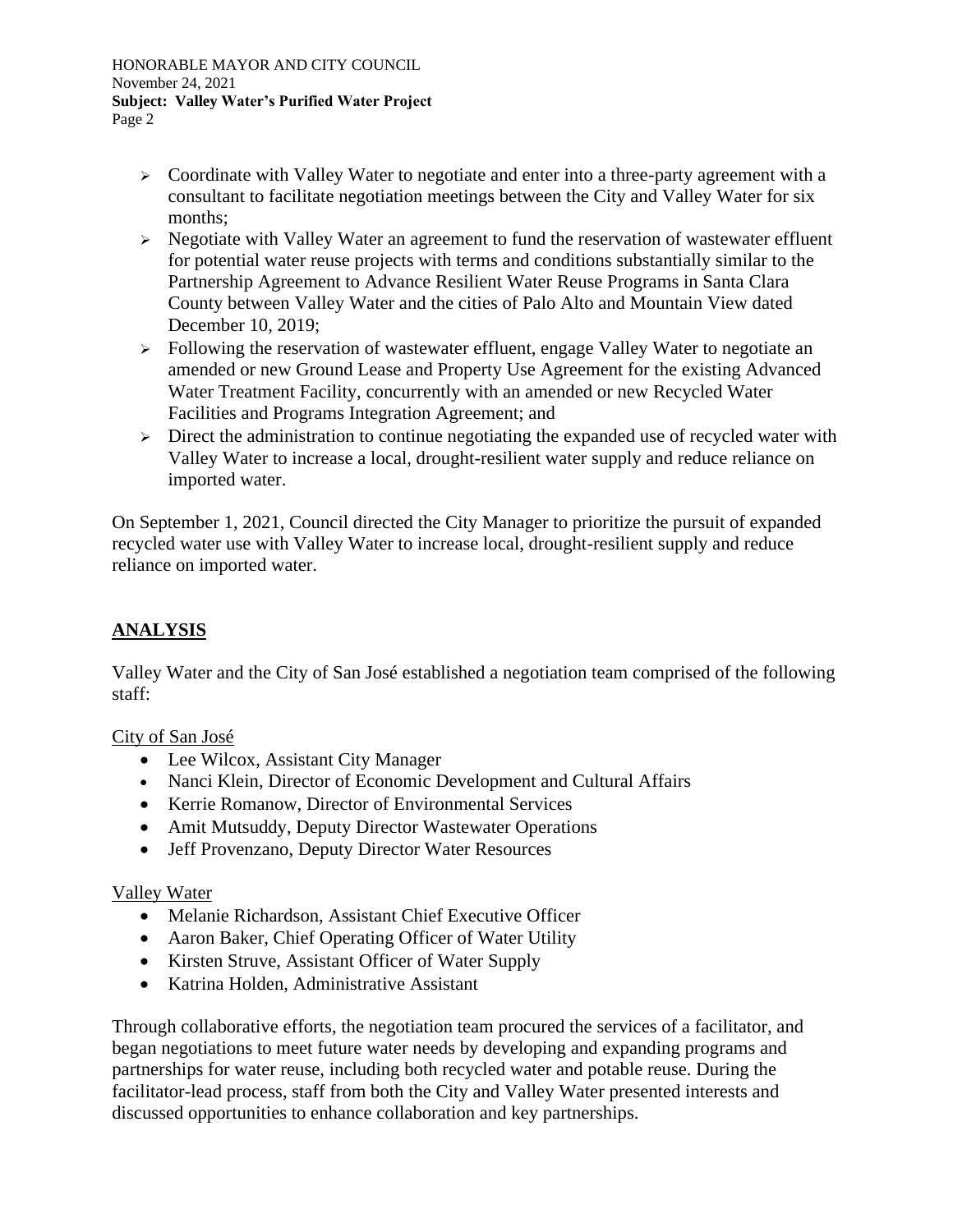HONORABLE MAYOR AND CITY COUNCIL November 24, 2021 **Subject: Valley Water's Purified Water Project** Page 3

These discussions have been productive; however, additional time is required for needed agreements. Based on Valley Water's Board direction to implement the Purified Project rapidly, Valley Water staff has recommended focusing their resources on finalizing agreements with the City of Palo Alto in order to proceed with releasing a Request for Proposals (RFP), while continuing discussions with the Cities of San José and Santa Clara for a potential future purified project after the Palo Alto project. City Staff has agreed to this approach.

#### **CONCLUSION**

Staff recognize that mutual opportunities still exist to expanded use of recycled water, in collaboration with Valley Water. To increase a local, drought-resilient water supply and reduce reliance on imported water, staff will continue to negotiate the expanded use of recycled water.

#### **EVALUATION AND FOLLOW-UP**

No further follow up is anticipated at this time.

#### **CLIMATE SMART SAN JOSE**

The recommendation in this memo aligns with one or more Climate Smart San José energy, water, or mobility goals.

#### **PUBLIC OUTREACH**

This memorandum will be posted on the City's website for the December 14, 2021 City Council.

#### **COORDINATION**

This update has been coordinated with the City Attorney's Office, the City Manager's Budget Office, the City of Santa Clara, and the Santa Clara Valley Water District.

#### **COMMISSION RECOMMENDATION/INPUT**

No commission recommendation or input is associated with this action.